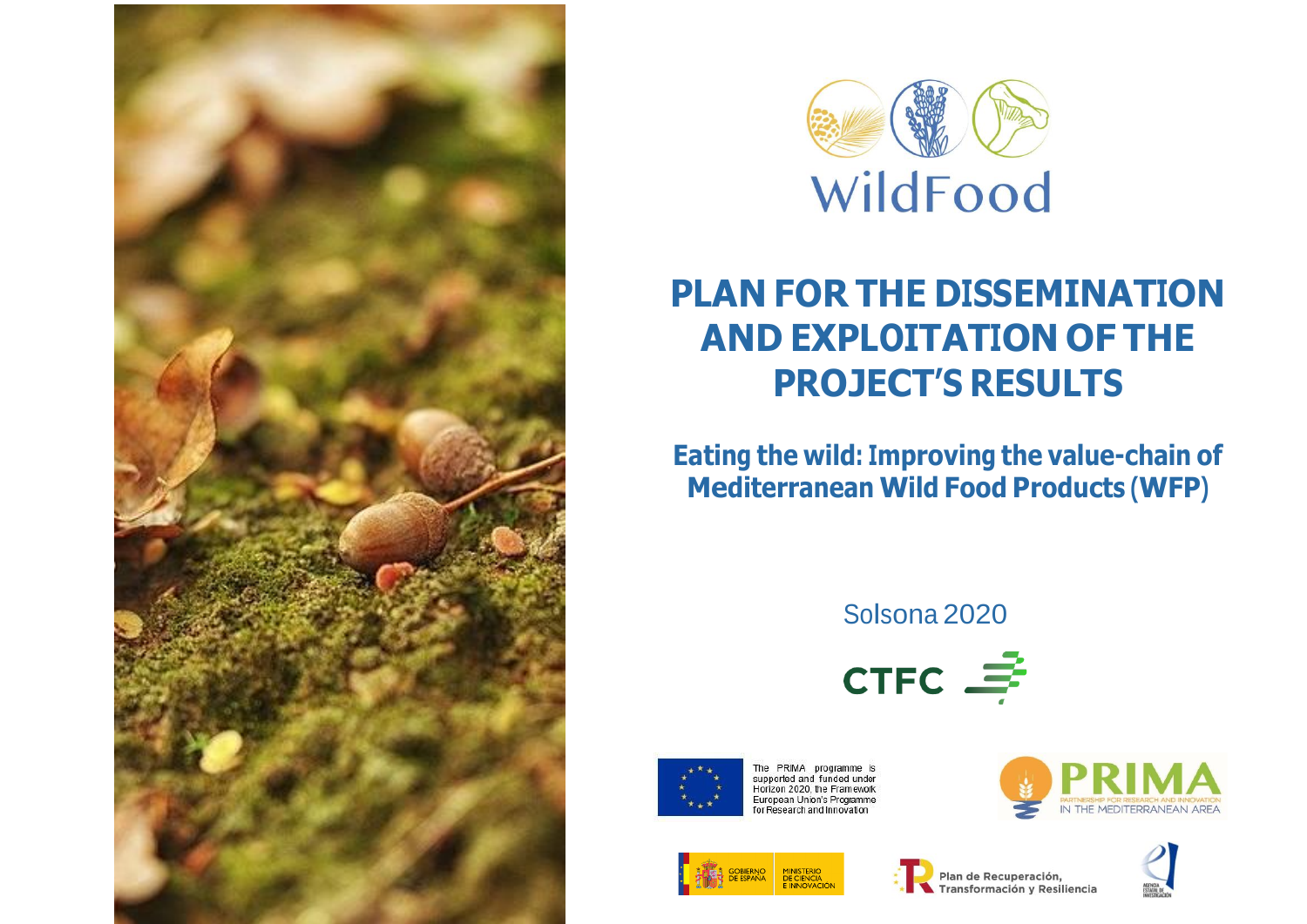# **Contents**

- **1. INTRODUCTION**
- 1.1.PRIMA WILDFOOD PROJECT
- 1.2.COMMUNICATION STRATEGY
- 1.3.OBJECTIVE
- 1.4.PRIMA CONTEXT
- **2. MESSAGES**
- **3. AUDIENCES**
- **4. CHANNELS**
- **5. ACTION PLAN**
- 5.1.COMMUNICATION ACTIVITIES
- 5.2.CALENDAR
- 5.3.DELIVERABLES
- **6. VISIBILITY OF PRIMA FUNDING (ART 38 OF PRIMAMGA)**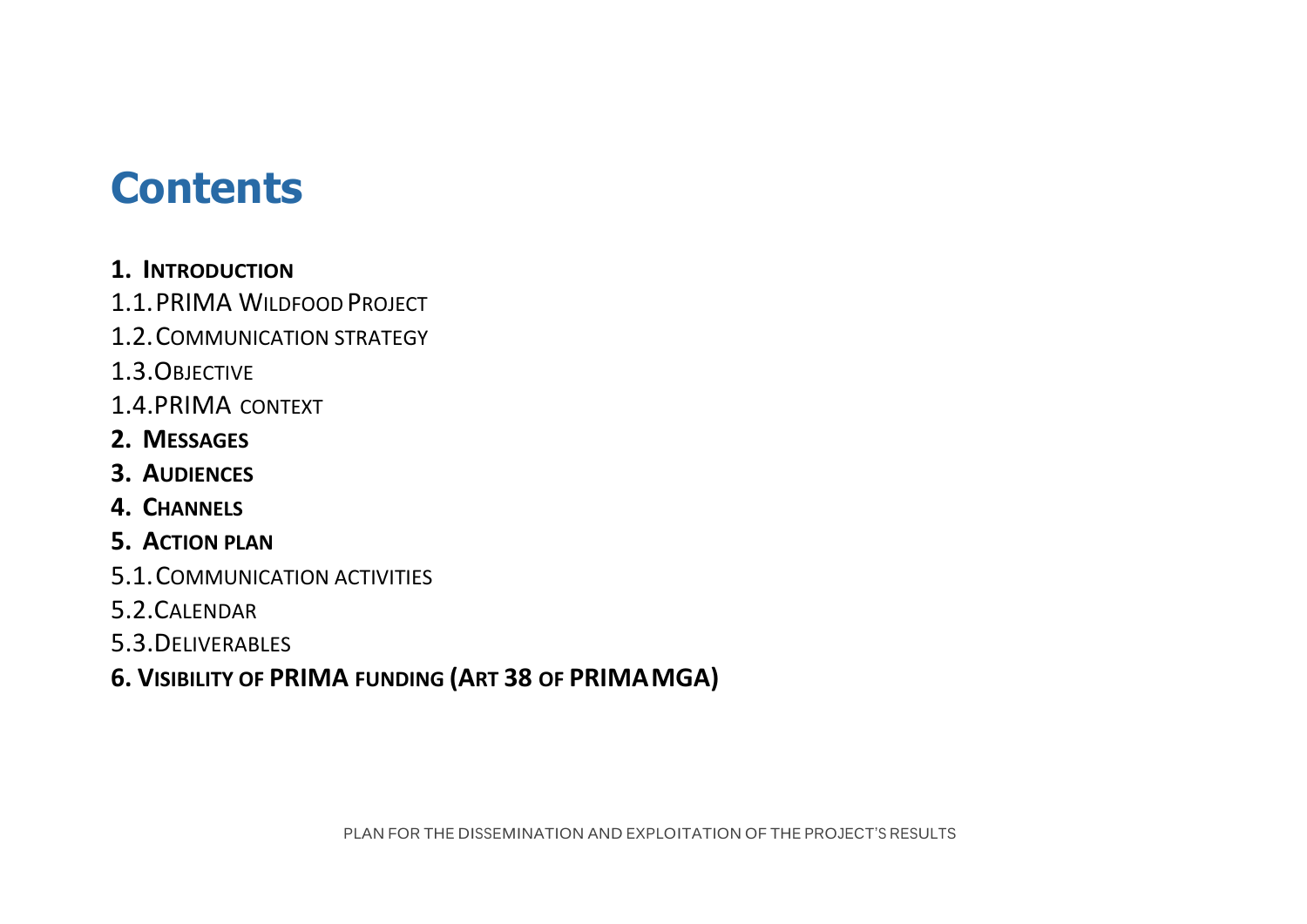# **1. Introduction**

## 1.1. PRIMA WildfoodProject

The overall aim of WildFood Project - Eating the wild: Improving the value-chain of Mediterranean Wild Food Products (WFP) is to promote the implementation of joint innovative strategies by the different actors in the value-chains based on **wild and semi-wild food products** (WFP), in the Mediterranean area in view of improving their **quality, safetyand sustainability**.

This document defines the **communication activities** that will be carried out in order to disseminate the project and its results to the potential actors involved and the main beneficiaries.

### 1.2. Communication strategy

Inordertomaximizetheimpactoftheproject,theworkinWildFoodwilltherebybeorganisedin**threemajor project phases**, which partly overlap. The first phase supports the creation of virtual platforms, establishes the corporate identity of the project and develops an initial set of communication tools (including the project website, brochures and the use of social media).

The second phase continuously and iteratively supports virtual platforms and provides support to partners in order to reach local and interregional stakeholders and share their results and networked activities outside their localregionusingonlinetools,articlesandpressreleases.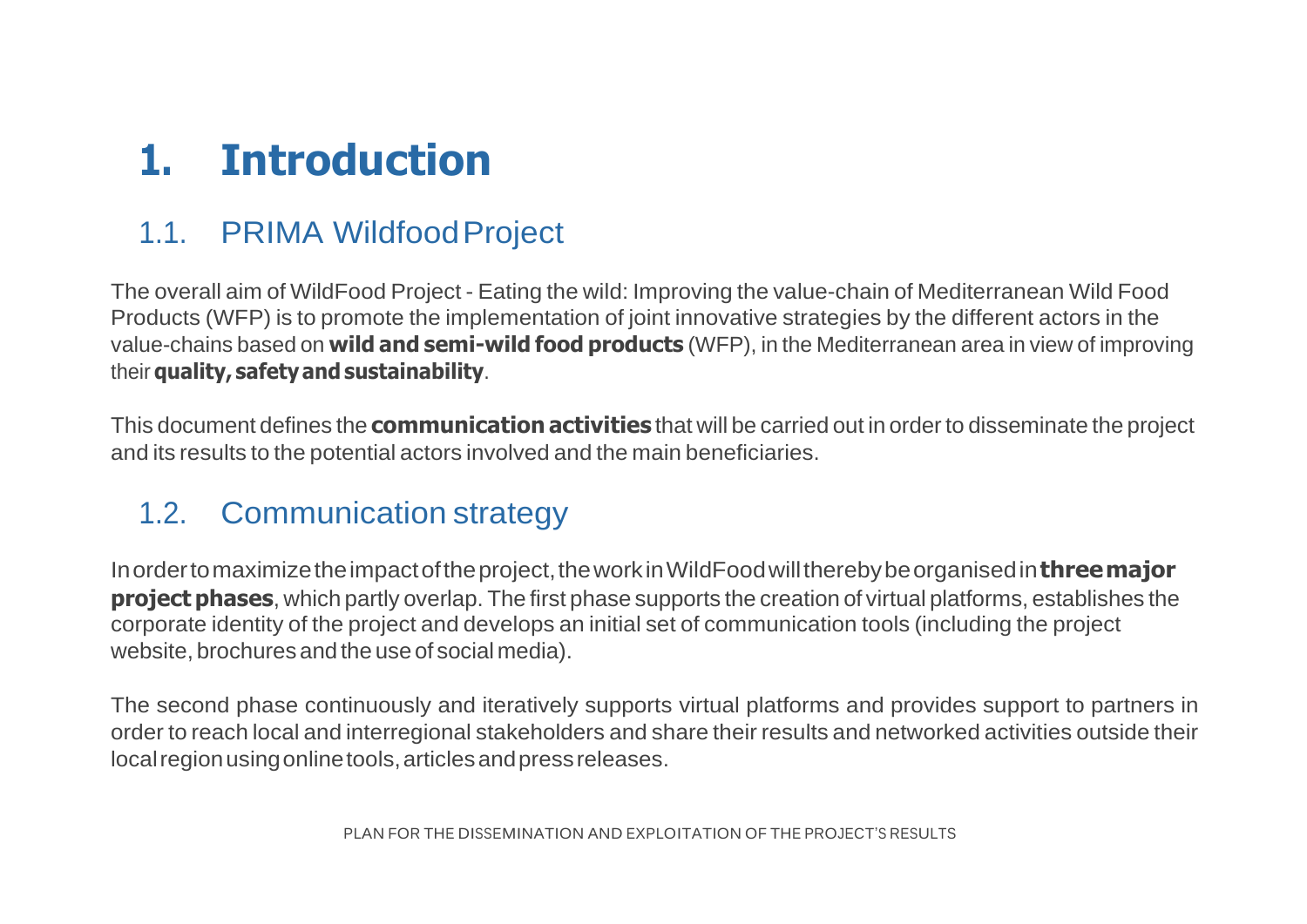The third phase, which takes place simultaneously with the second, aims to shape the results and provide information to national and international stakeholders, disseminating learned lessons during the project and successstories.

### 1.3. Objective

The general objective of the Plan for the dissemination and exploitation of the project's results of the WildFood project is to **make the project and its results known to thepotential actors involved and the main beneficiaries**, as well as **inform and communicate the results to companies, organizations and public and private entities** from other regions.

### 1.4. PRIMA context

Wildfood is funded by thePRIMA initiative for **researchand innovationinthe Mediterraneanarea**. It aims to implement joint research and innovation policies under a common strategy of all participating countries to addresschallengessuchaswaterscarcity,agricultureandfoodsecurity.

WildFood responds to the challenges outlined in the call text by enhancing the **integration of main actors of the WFP value-chains in Med PRIMA-communities and implementing planning and management control systems to improve quality, safety and sustainability,** thus addressing the challenges such as food losses, slow responding safety systems, the uneven market distribution and low performances in the utilization of natural resources.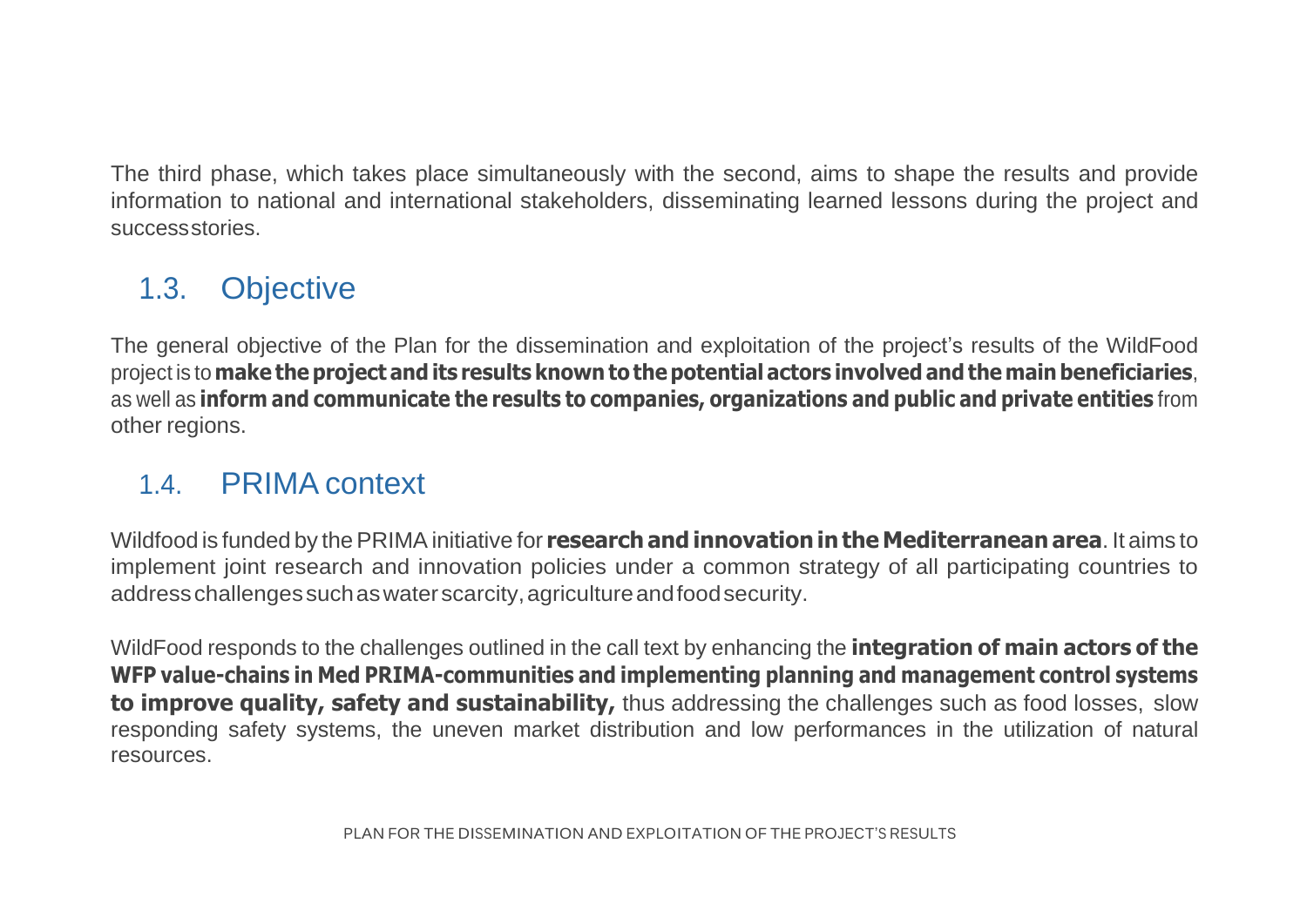# **2. Messages**

Messages are the basis for all outreach activities and should be **relevant tothe target audience**.Being simple and specific, they will remember the objectives of the project and highlight the added value and benefits it will bring. Inaddition,theywillbe**sharedbetweenthoseresponsiblefor thecommunicationof thedifferentpartners**in order to disseminate them in press releases and other communication formats.

Abouttheproject:

- WildFood promotes the implementation of joint innovative strategies by the different actors in the valuechainsbasedon**wildandsemi-wildfoodproducts(WFP**),intheMediterraneanareainviewofimproving their quality, safety and sustainability.
- WildFood project will specifically focus on the following WFPs originating from forestry or agroforestry systems:**pinenuts,mushrooms, trufflesandaromaticplants**.Howeverotherproductswillalsobepresent (i.e., Aleppo pine seeds, acorns and berries).

Generals:

• The sustainable use of WFPs contributes to the conservation of Mediterranean forests.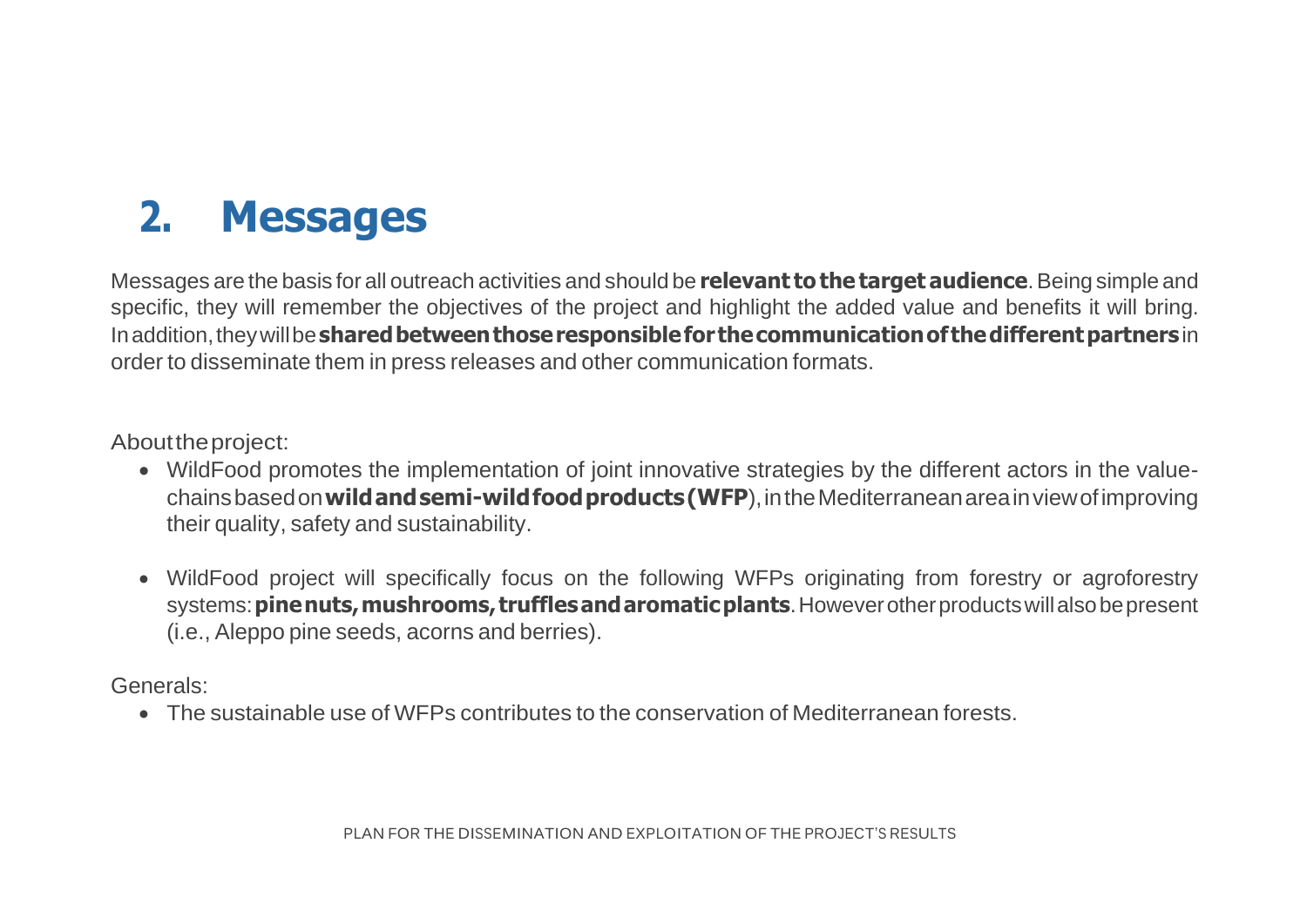- Mediterranean forests and agroforestry systems abound with wild and semi-wild food products with unique and exclusive properties.
- WFPs can make a significant contribution to a smart, inclusive bio-based economy and to rural development in the Mediterranean region.
- Theadoptionoftechnologicalandorganizationalinnovationsandintegrationofactorscriticallydepends on their capacity and entrepreneurial spirit.

# **3. Audiences**

Different audiences identified are:

- WFP chain actors (producers, retailers, businesses…)
- Researchers
- Public administration
- Society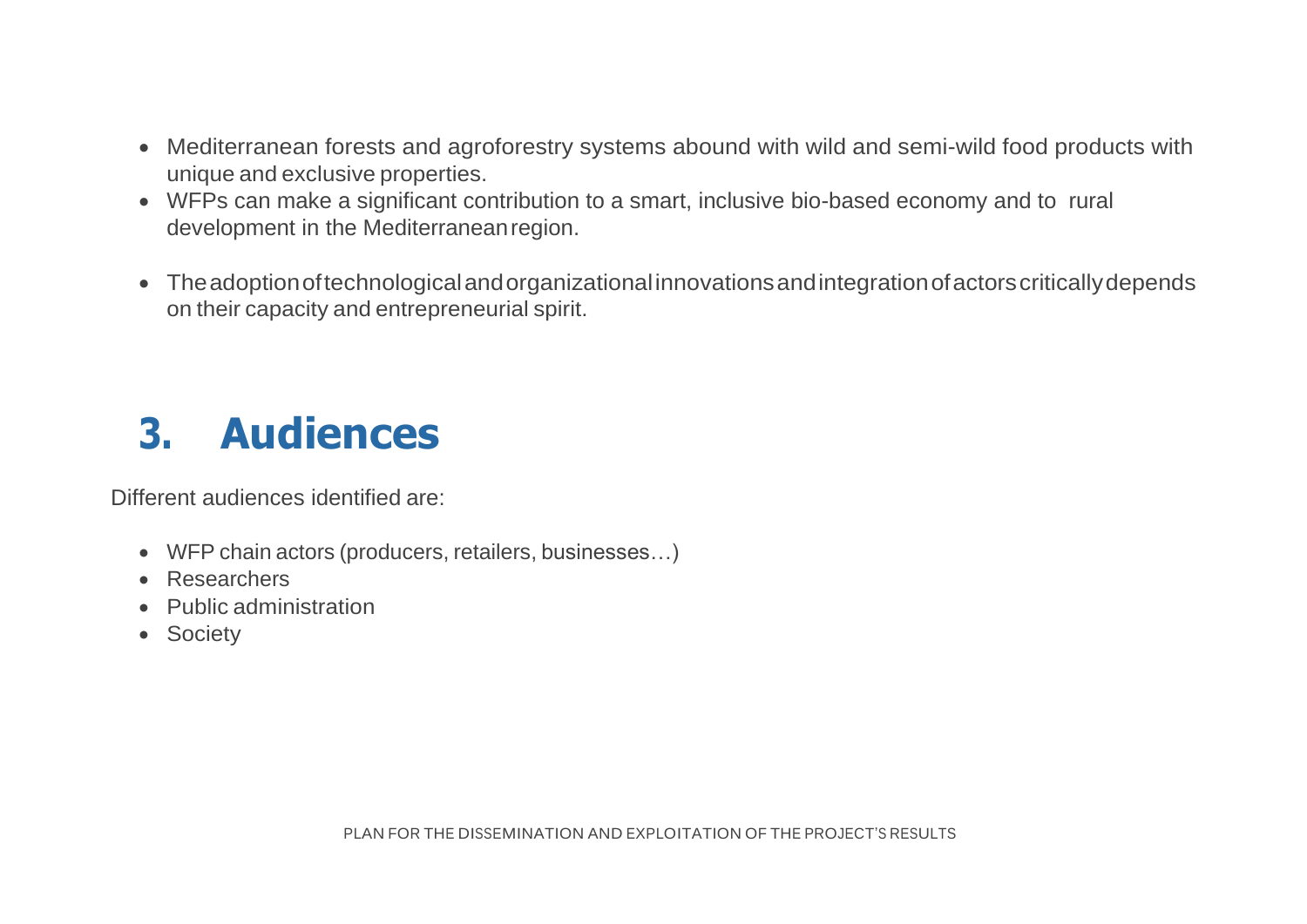# **4. Channels**

- Project website
- Project brochures
- Social media
- Partner disseminationnetworks
- Workshops andclasses
- Publications
- Media channels
- Conferences

The use of these channels is defined in the communication actions listed in section 5. Action Plan.

Each partner must contribute as much as possible to disseminate and communicate the results, studies, etc.

Each partner must take into account communication requirements to be followed, established by PRIMA and communicate to CTFC the communication activities in which it participates.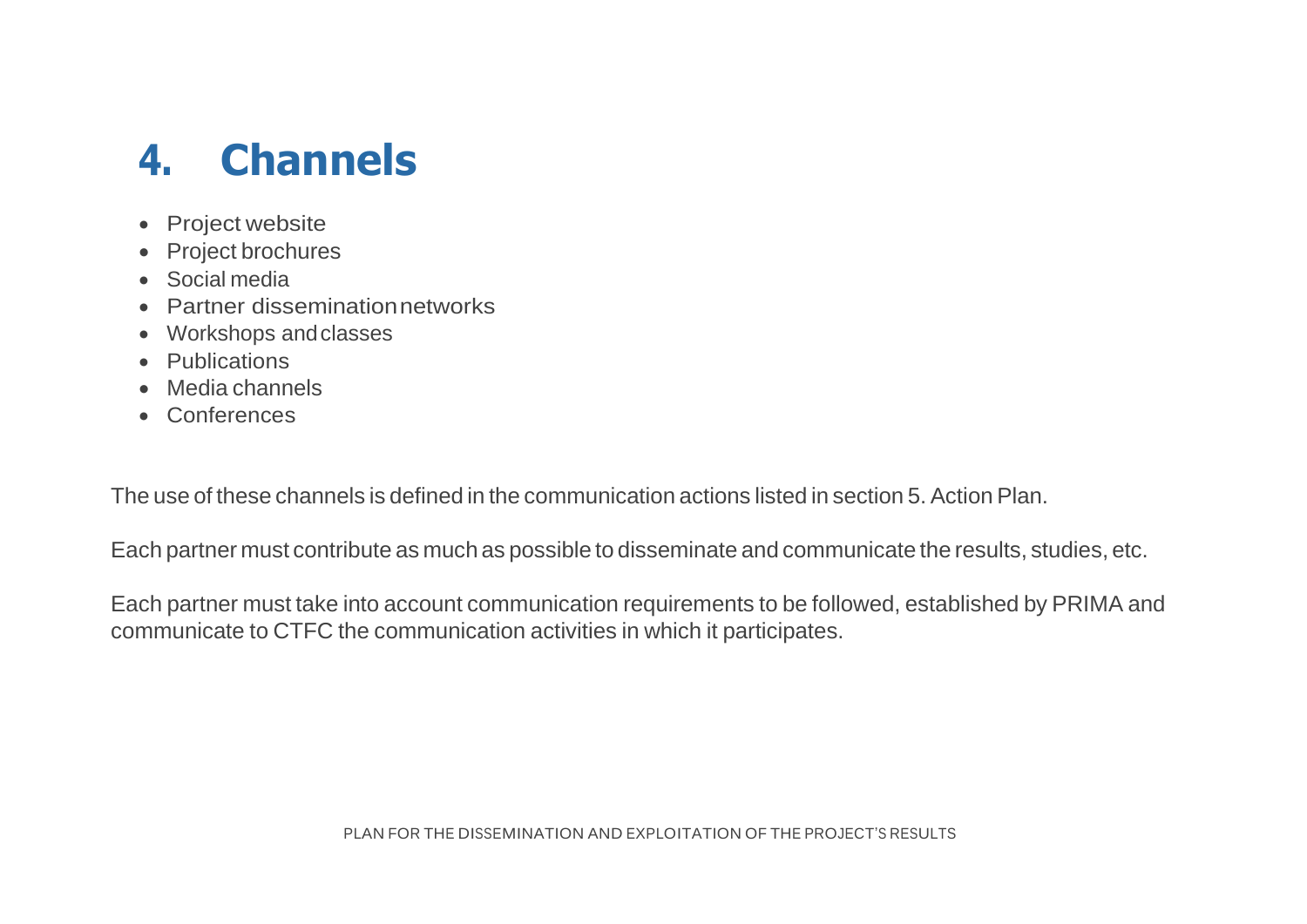# **5. Action plan**

### 5.1. Communication activities

| <b>PHASE 1</b>                                                                          | <b>PHASE 2</b>     | <b>PHASE 3</b>                                                                                                 |
|-----------------------------------------------------------------------------------------|--------------------|----------------------------------------------------------------------------------------------------------------|
| 1. Corporate design<br>2. Project website<br>3. Social Network: Twitter<br>4. Brochures | 5. Media and press | 6. Awareness raising campaign<br>on Mediterranean WFPs<br>7. Policy Brief<br>8. Publications<br>9. Conferences |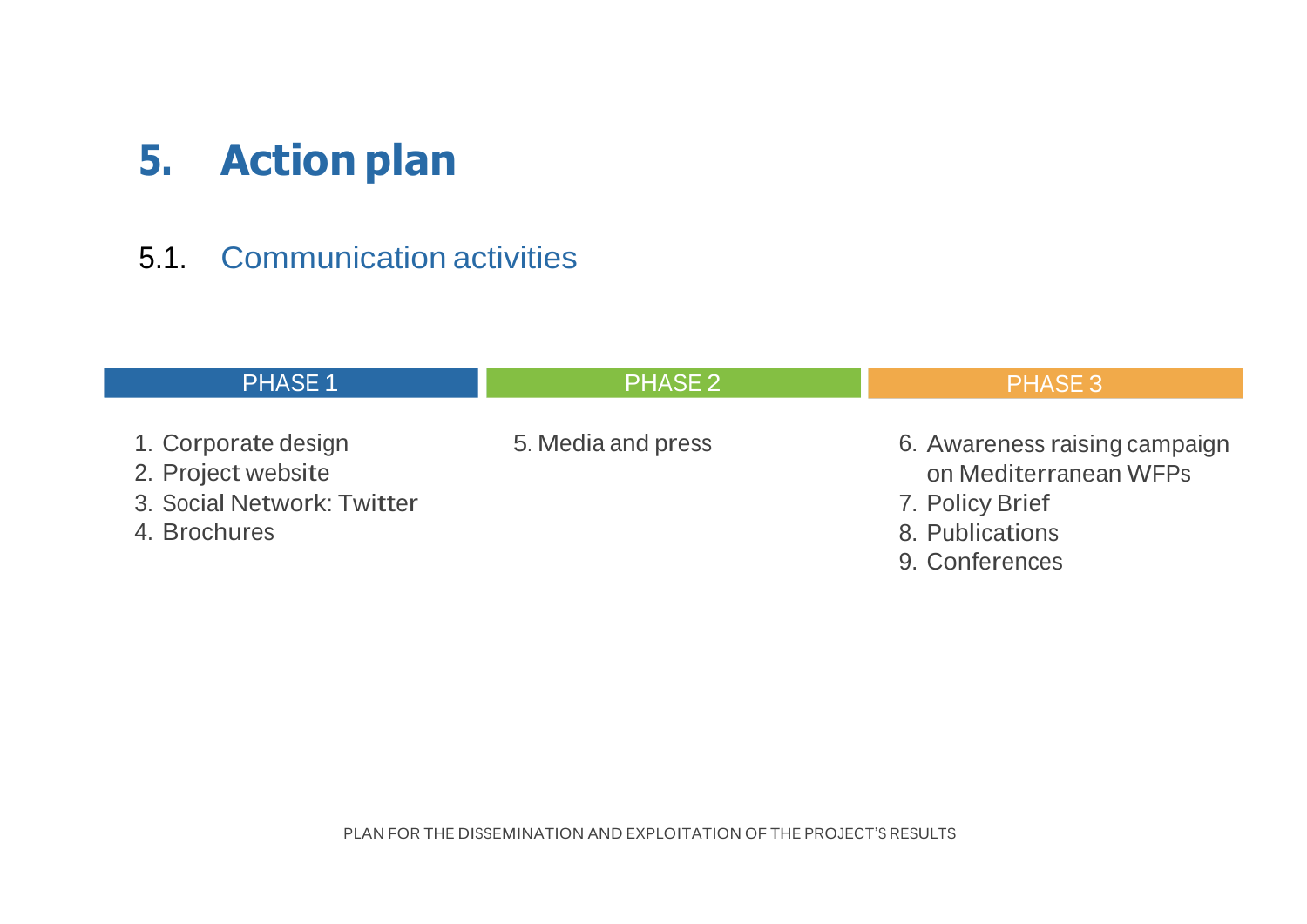## **1.Corporate design**

**Objective:** To provide a visual identity to establish a recognizable brand and facilitate dissemination activities by each consortium partner.

#### **Audience:** All

#### **Description:**

All communication materials will comply with the established corporate design, which will include:

- Project logo
- Templates for documents, presentations and press releases
- Guidelines for use, following PRIMA programme requirements

**Lead partner:** CTFC

PLAN FOR THE DISSEMINATION AND EXPLOITATION OF THE PROJECT'S RESULTS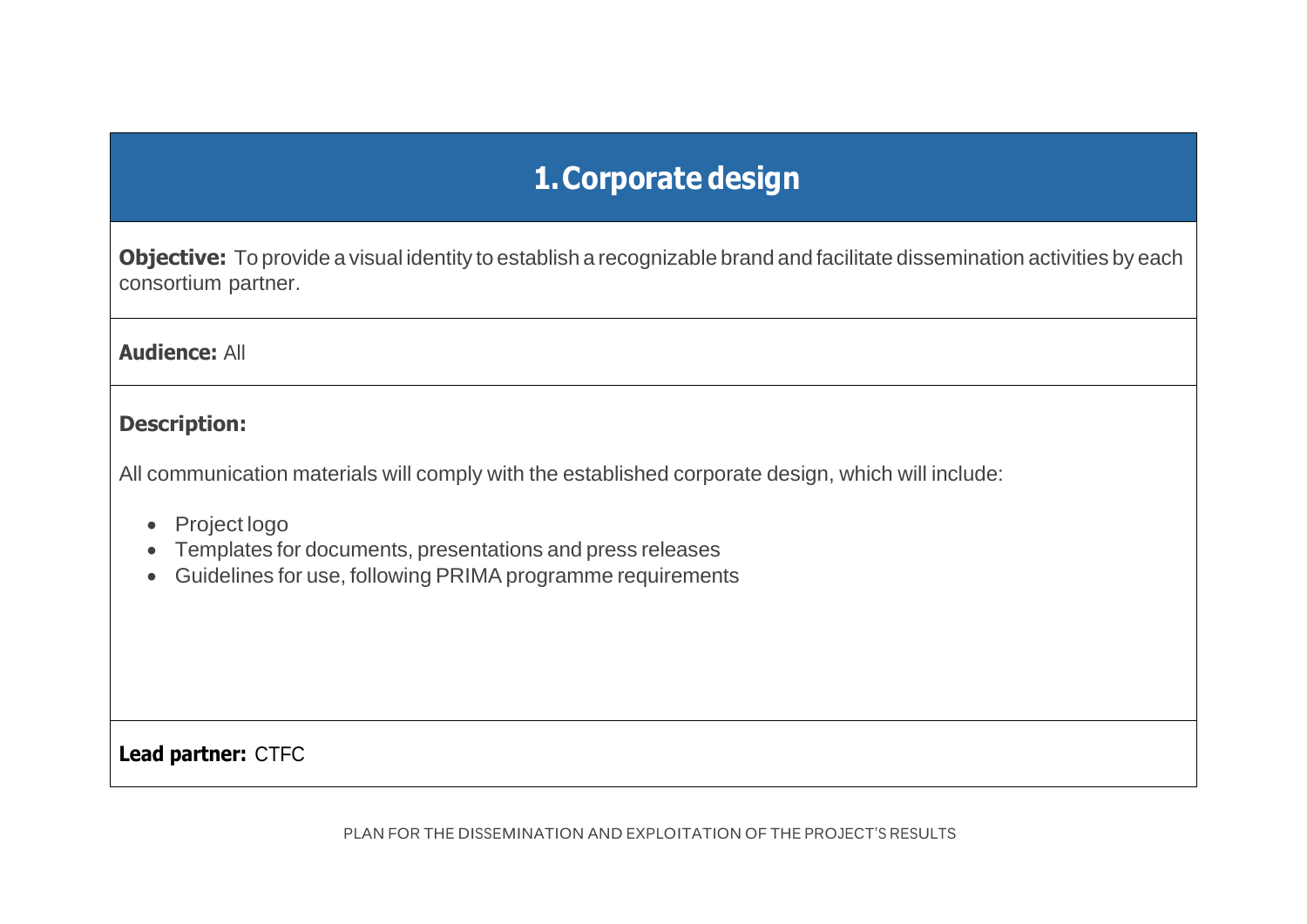## **2.Project website**

**Objective:** As a dynamic information source, it will provide information on WildFood objectives, progress and results, with regularly updated details of events, trainings, news and project deliverables. It will be interlinked to social media accounts to rise the audience.

#### **Audience:**All

#### **Description:**

- It will contain at least the following sections: Home, Project, Partners, Results (brochures, factsheets, platforms,…), News / Blog, Contact
- It will host the videos and brochures from the Awareness Raising Campaign (WP3, see Communication Activity 5)
- It will be written in English and in non-technical language
- It will be linked to the social network of the project, Twitter

**Lead partner:** CTFC will design and manage its contents. Other partners will provide contents to the CTFC (news, events ,…)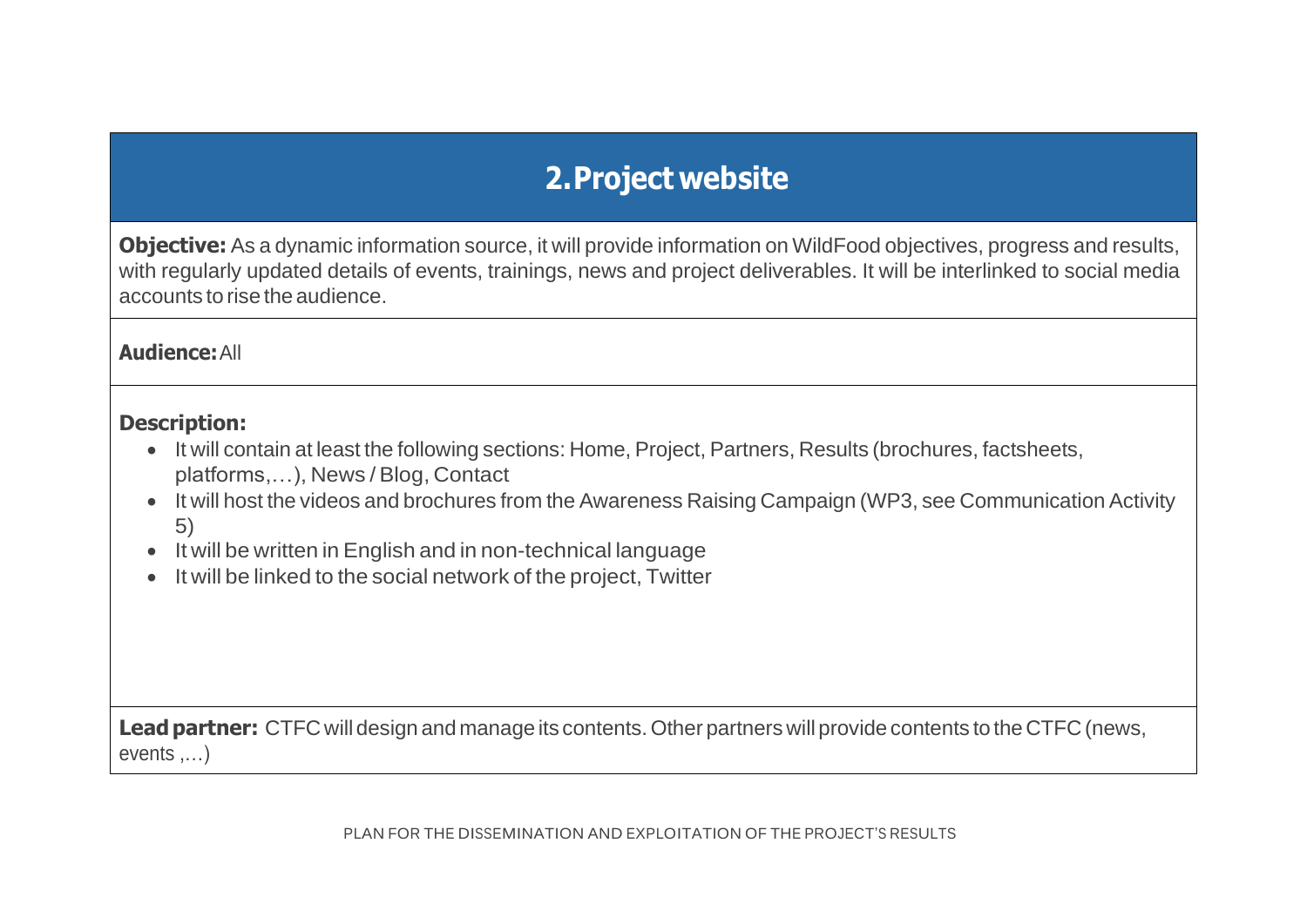## **3.Social Network: Twitter**

**Objective:** To have presence on social media in order to increase the audience and provide a dynamic source of up-todate information.

#### **Audience:**All

#### **Description:**

- A twitter account will be created: **@WildFood\_PRIMA**
- Partners will make use of their social networks to communicate: actions, events, published articles, videos, project results, as well as any related action, following the guidelines:
	- o Mention the project **(@WildFood\_PRIMA**) and use the hashtag **#WildfoodPRIMA**
	- o Mention the PRIMAprogram, using the following mentions and tags on Twitter **#PRIMAProjects, @PRIMAInnovation, #Research #Innovation and @EuScienceInnov @ EU\_H2020**
	- o Mention the partners, if applicable **(@ctforestal, @UniPadova, @isagronomia, @prodeCAT**). If there are new partners's Twitter accounts, please, let it know to CTFC
	- o Useownlabels:**#WildFoodPRIMA#WildFoodProducts#sustainability#Mediterranean**,...
- Hashtag #WildFoodPRIMA will be used to collect related tweets, monitor their impact and prepare a Social Network report.

**Lead partner:** CTFC will create the account. Other partners will create and share content, or will provide it to CTFC.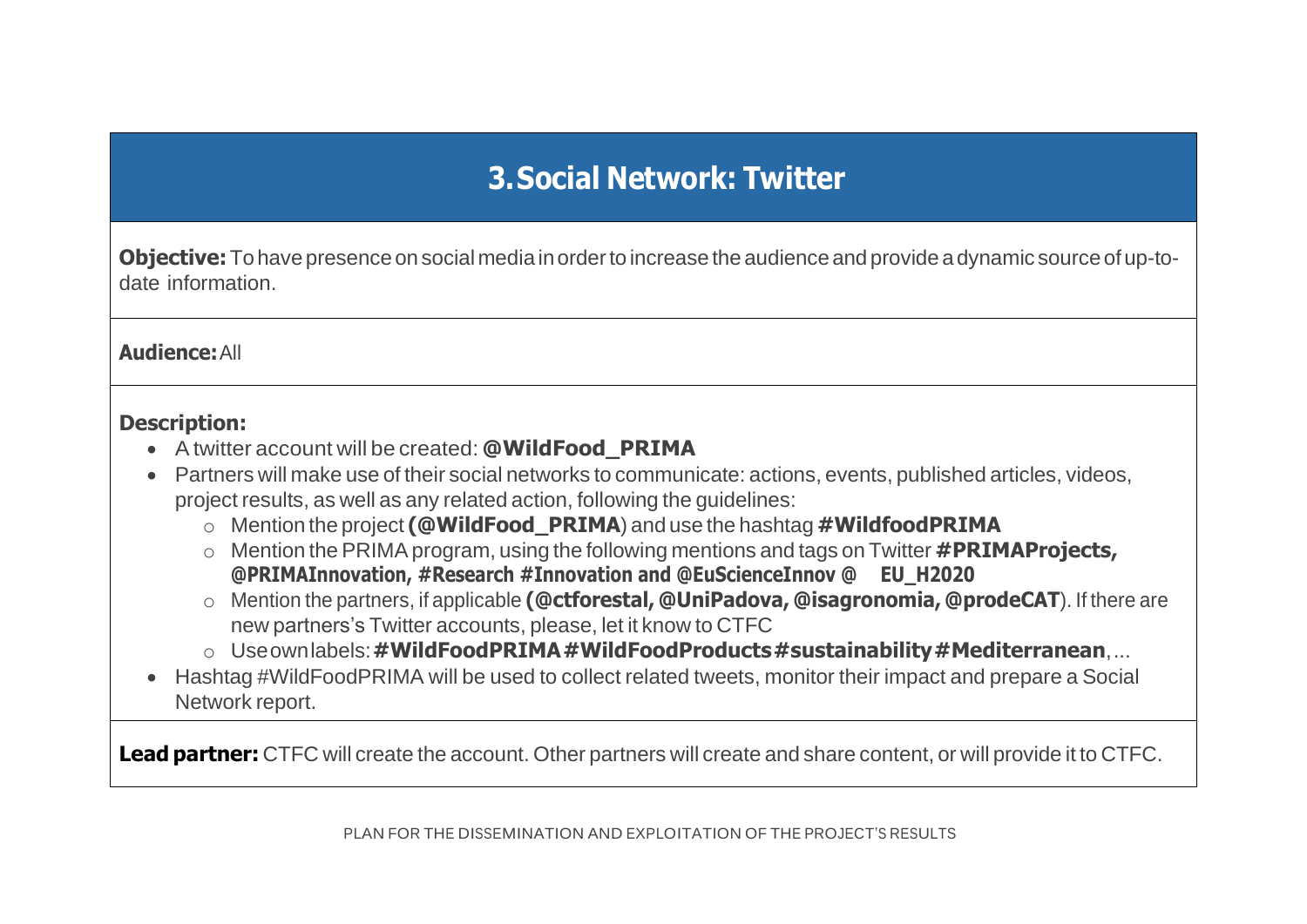### **4.Brochures**

**Objective:** To provide general information about the project, its goals, partners and expected results

#### **Audience:**All

#### **Description:**

- Brochureswillbeusedtocommunicatetospecificstakeholdersduringworkshopsorotherpubliceventsandit will provide general information about the project, its goals, partners and expected outcomes.
- It will be available as online PDF.
- Brochureswillhaveupdatedversionswiththeprojectresultsandexperiencesattheendoftheprojectand printed for the final project events.

**Lead partner:** CTFC. Other partners (INRGREF, INRF, ISA, SFI) will support on information and content provision.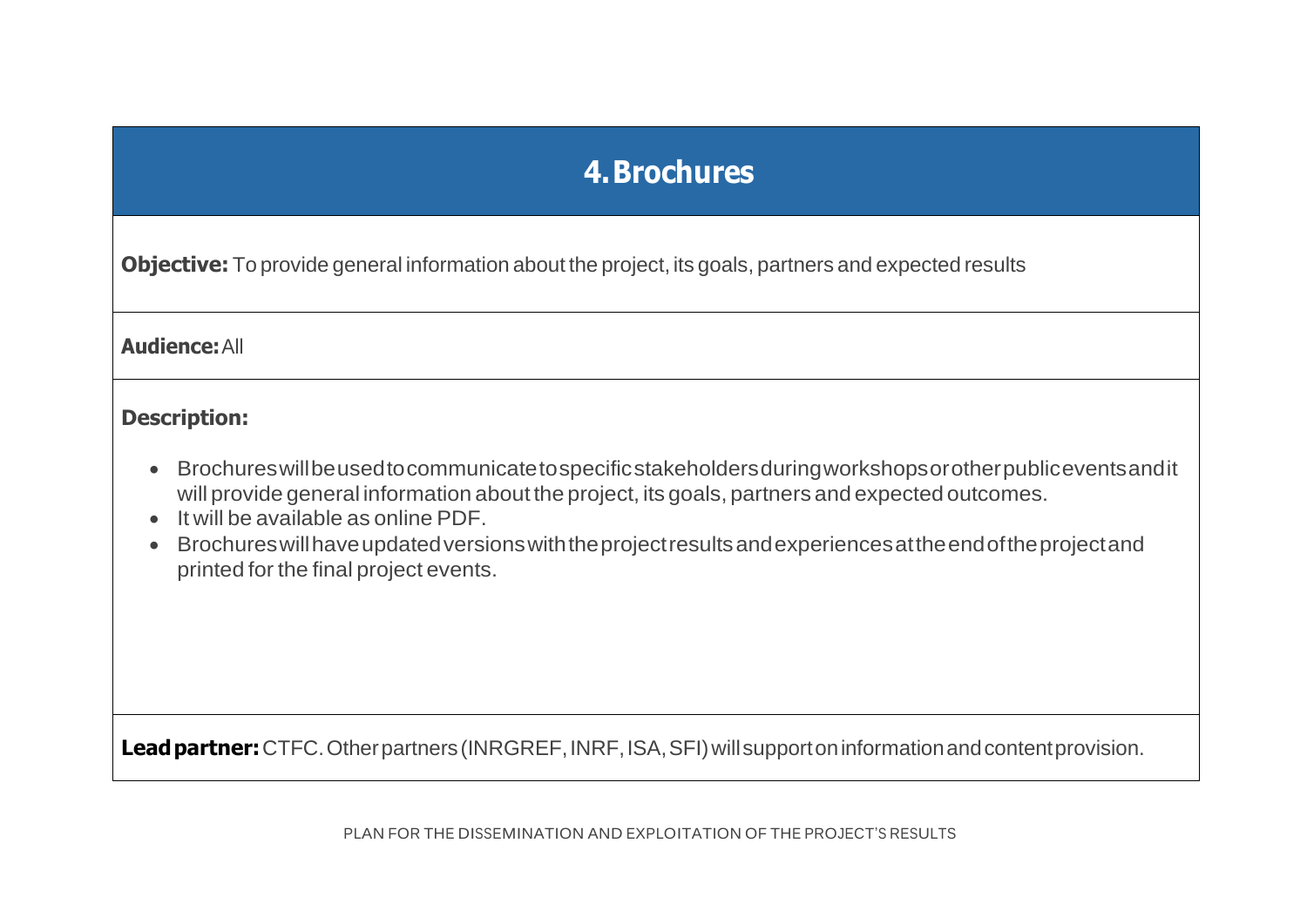## **5.Media and press**

**Objective:** To produce and distribute press releases addressed to the local, regional and state media, in order to obtainabetterscopeoftheproject.

#### **Audience:**All

#### **Description:**

- Therewillbeacommitmenttosendatleast2pressreleasesperyear.Theminimumexpectedimpactonthe media is 6 impacts in regional media and 6 in the local press.
- A press release template will be used (see Communication Activity 1)
- Press releases will be adapted to media through headlines, subtitles, organizing the information according to its importance, using visual tools (graphics, photographs, etc.) and offering data to attract attention. Language will be clear and direct.
- Actions with journalistic interest, such as meetings, working groups, workshops or seminars, milestones in the project, or presentation of results, would be subject of a press release.
- Press, TVand radio appearances derived from press releases will be communicated to CTFC to post them on the website and Twitter.

**Leadpartner:** Thepressreleasewillbewrittenbythepartnerwhoimplementstheactiontowhichthereleasewill refer.Thesamepartnerwilluploadittoitscorporatewebsite,shareitonitsnetwork,andsendittoCTFC.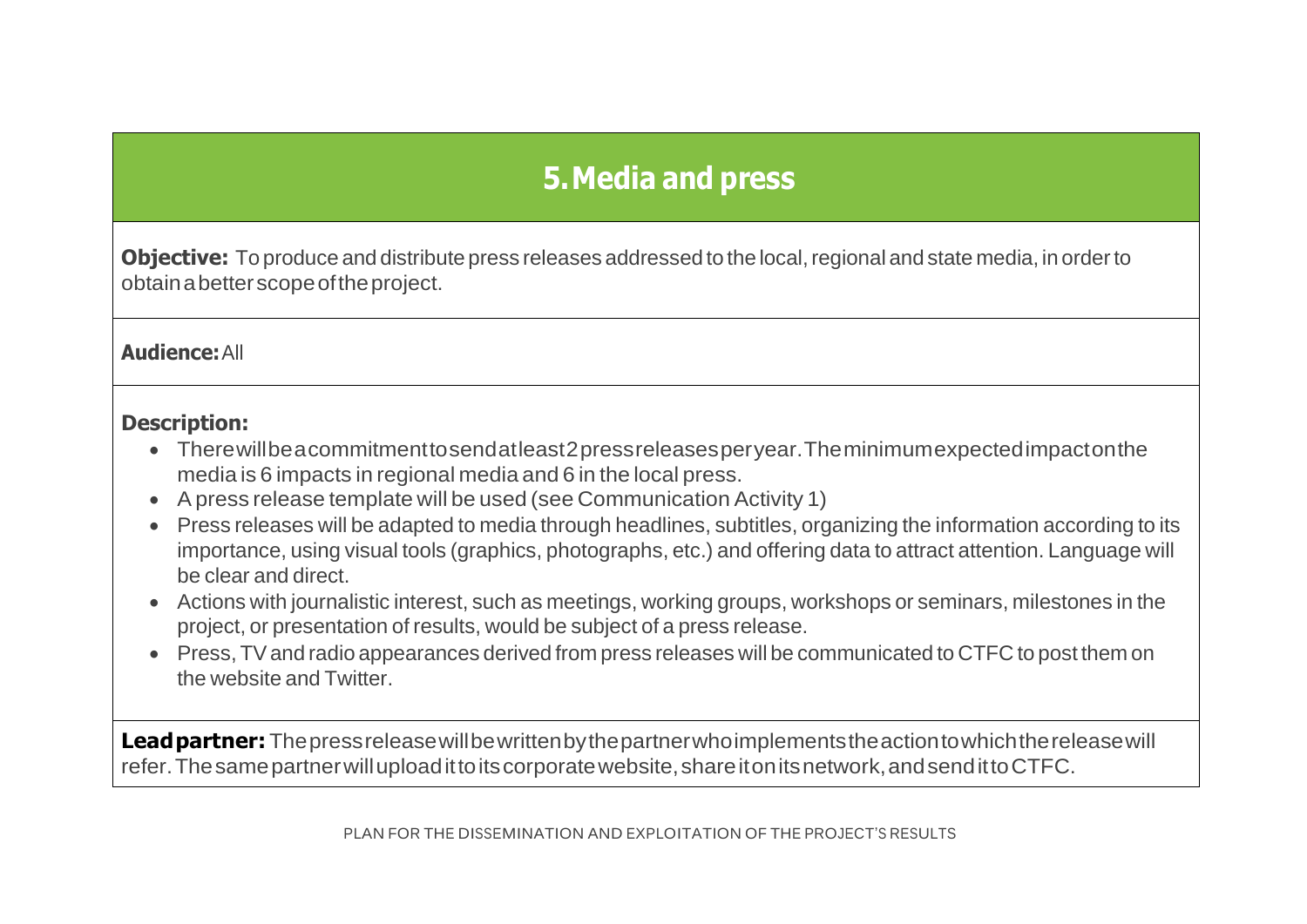### **6.Awareness raising campaign on Mediterranean WFPs**

**Objective:** To raise awareness about benefits of consuming target products and to facilitate the engagement of consumerstowardsWFPs.

#### **Audience:**All

#### **Description:**

- A communication kit will be developed, including:
	- 1. A brochure/e-product advertisement to promote target products markets and provide general information about the benefits of each product, edible species, price and availability (production areas in each country)
	- 2. Two or three short videos (3-4'), one per product, to be disseminated through social media resources, showing testimonials to encourage WFPs consumption through providing innovative recipes based on these products, in two languages (Arabic and English, and subtitles where necessary).
- Forthedesignofthevisibilitymaterials,particularitiesofthetargetgroups(social,religion,locallanguages)will be taken into account.
- The material will be adapted, translated and tuned by local partners.

**Lead partner:**INRGREF with the support of AVFA will lead the creation of materials giving indications to other partners.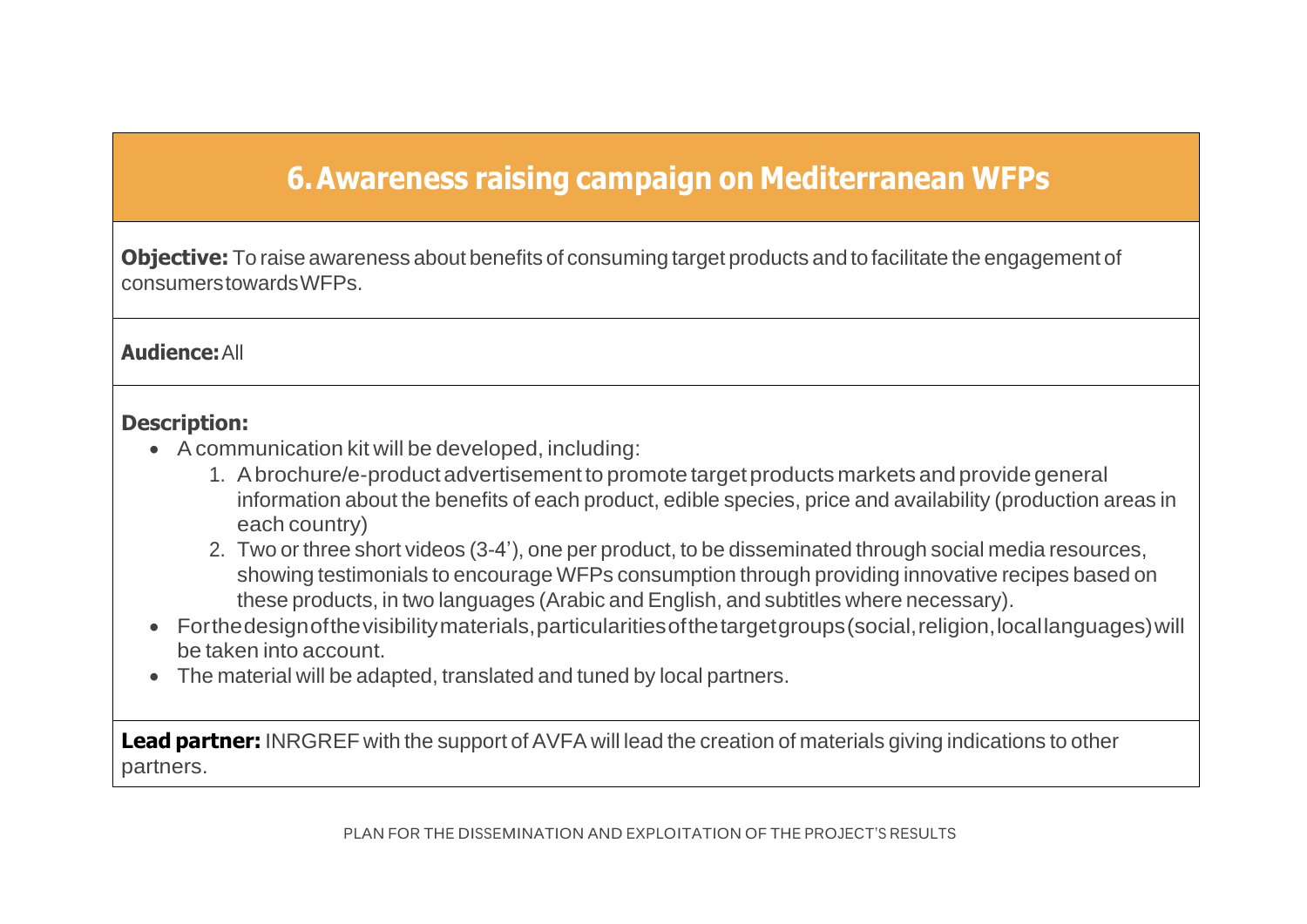## **7. PolicyBrief**

**Objective:** To have recommendations synthesizing key messages for European, National and Mediterranean region policy makers building on project outcomes.

**Audience:**WFPchainactors(producers,retailers,businesses…),PublicAdministration

#### **Description:**

- APolicy Brief will be produced with policies and recommendations summarizing the key messages for European and National policy maker.
- It will be based on the results of the project and will build on outcomes of WP1, 2, 3 and 4.

**Lead partner:** CTFC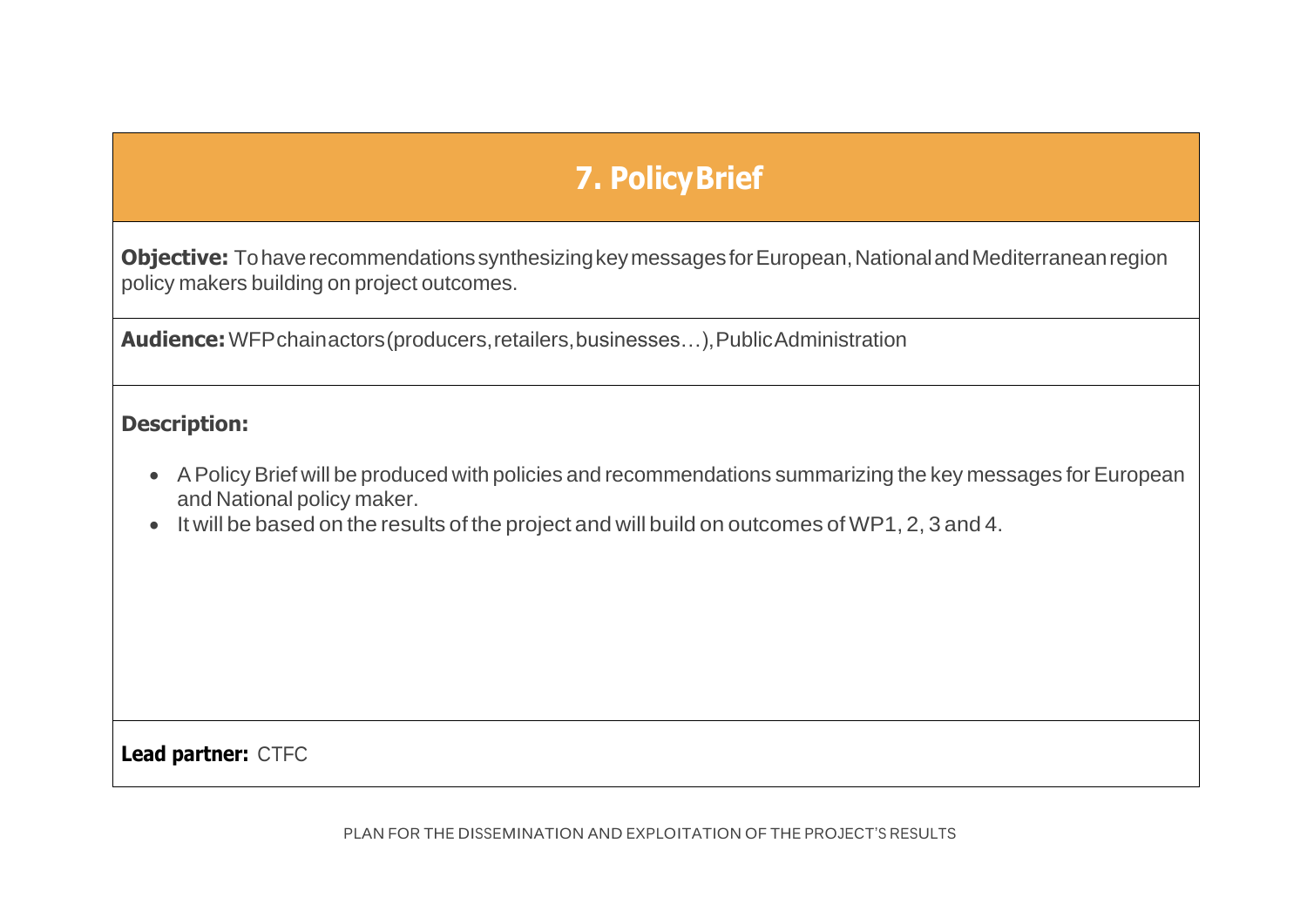### **8. Publications**

**Objective:**Topromoteresearchdissemination

**Audience:** WFP chain actors (producers, retailers, businesses…), Researchers

#### **Description:**

- 5 'Success histories to communicate'will be prepared and disseminated.They canbe inseveral formats, such as technical articles, scientific articles, factsheets, etc.
- The process and lessons learned in the iterative multi-actor process will be described and published in appropriate magazines/research publications as a consortium join effort.
- In the case of written publications, it will be necessary to send them to the CTFC in order to validate them by the PRIMAprogram.

**Leadpartner:** All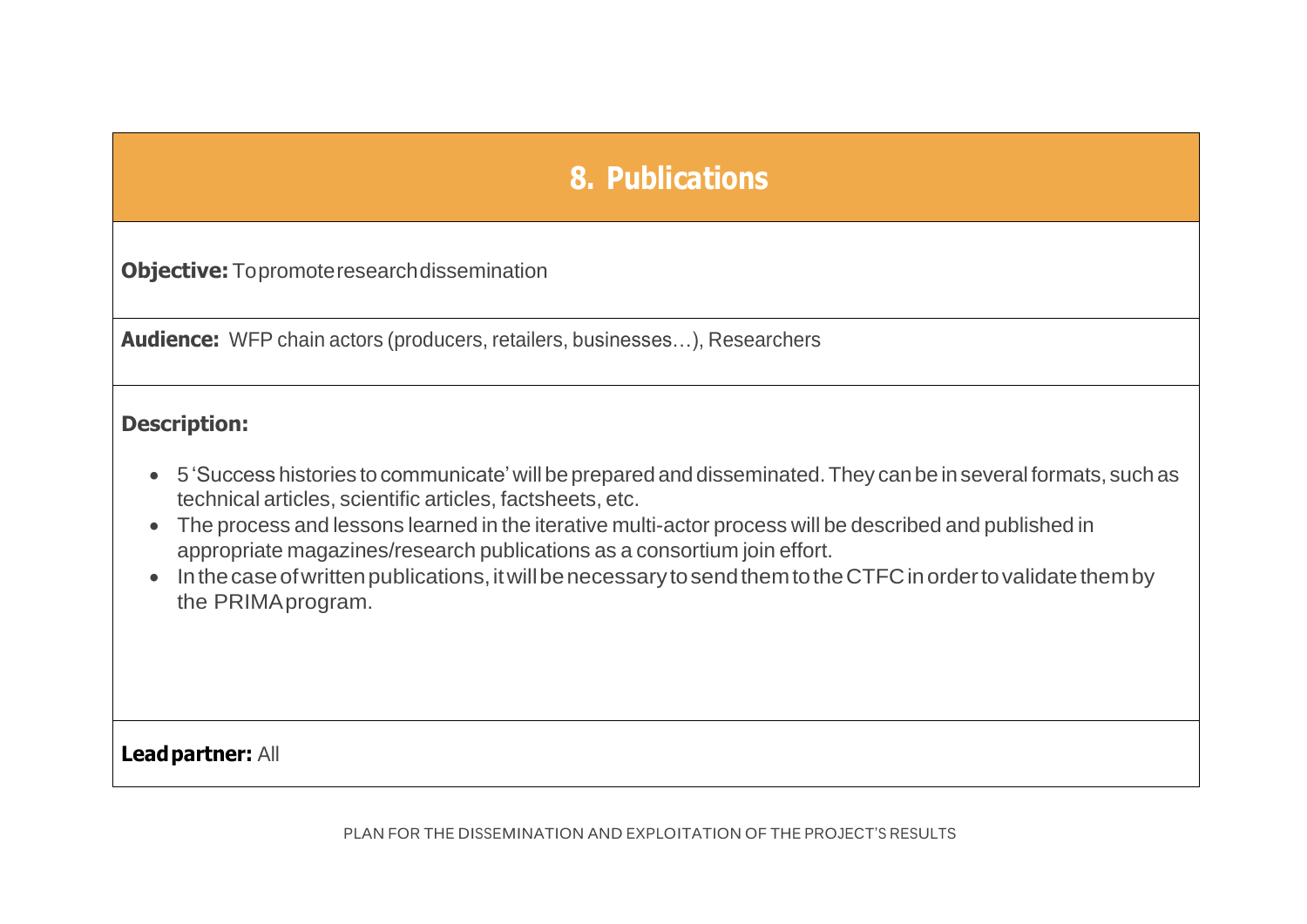### **9.Conferences**

**Objective:** To share best practices and lessons learnt and disseminate project development and results

**Audience:** WFP chain actors (producers, retailers, businesses…), Researchers, Public Administration

#### **Description:**

- Project results will be presented in relevant congresses and dissemination events in the Mediterranean region (poster/oral communication).
- Two conferences will be held:
	- o Intermediate conference reporting the main findings of the project in Italy
	- o Final Conference with the presentation of the final results of the project in Algeria
- Brief summaries of the conferences will be elaborated including programme, list of participants, photographs, …

**Leadpartner:** IntermediateconferencebyUNIPD.FinalconferencebyINRF.

PLAN FOR THE DISSEMINATION AND EXPLOITATION OF THE PROJECT'S RESULTS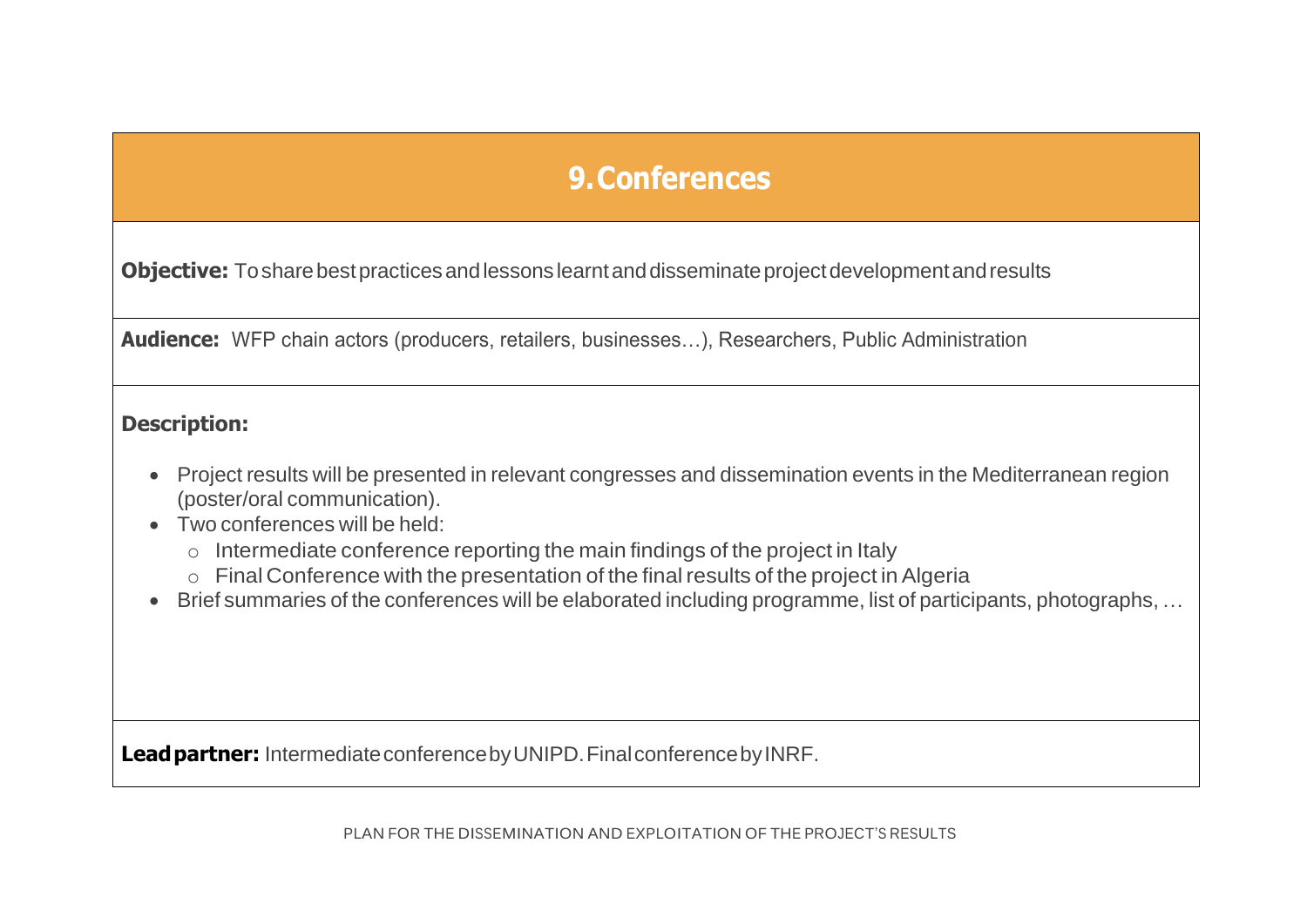### 5.2. Calendar

|                        | Year 1                                                                                                                                |  |  |  |  |  |  |  |  | Year 2 |  |       |  |  |             |  |    |  |  |                           |                   |  | Year 3 |         |    |    |    |    |  |         |    |  |              |  |  |
|------------------------|---------------------------------------------------------------------------------------------------------------------------------------|--|--|--|--|--|--|--|--|--------|--|-------|--|--|-------------|--|----|--|--|---------------------------|-------------------|--|--------|---------|----|----|----|----|--|---------|----|--|--------------|--|--|
|                        | $\mathbf{3}$<br>5 <sub>1</sub><br>6<br>$\overline{7}$<br>11<br>12<br>$\overline{2}$<br>8<br>9<br>10 <sup>1</sup><br>4<br>$\mathbf{1}$ |  |  |  |  |  |  |  |  | 13     |  | 14 15 |  |  | 16 17 18 19 |  | 21 |  |  | $21 \mid 22 \mid 23 \mid$ | $24 \mid 25 \mid$ |  |        | $26$ 27 | 28 | 29 | 30 | 31 |  | $32$ 33 | 34 |  | $35 \mid 36$ |  |  |
| 1. Corporate<br>Design |                                                                                                                                       |  |  |  |  |  |  |  |  |        |  |       |  |  |             |  |    |  |  |                           |                   |  |        |         |    |    |    |    |  |         |    |  |              |  |  |
| 2. Website             |                                                                                                                                       |  |  |  |  |  |  |  |  |        |  |       |  |  |             |  |    |  |  |                           |                   |  |        |         |    |    |    |    |  |         |    |  |              |  |  |
| 3. Twitter             |                                                                                                                                       |  |  |  |  |  |  |  |  |        |  |       |  |  |             |  |    |  |  |                           |                   |  |        |         |    |    |    |    |  |         |    |  |              |  |  |
| 4. Brochures           |                                                                                                                                       |  |  |  |  |  |  |  |  |        |  |       |  |  |             |  |    |  |  |                           |                   |  |        |         |    |    |    |    |  |         |    |  |              |  |  |
| 5. Media and<br>press  |                                                                                                                                       |  |  |  |  |  |  |  |  |        |  |       |  |  |             |  |    |  |  |                           |                   |  |        |         |    |    |    |    |  |         |    |  |              |  |  |
| 6.Awarenes<br>campaign |                                                                                                                                       |  |  |  |  |  |  |  |  |        |  |       |  |  |             |  |    |  |  |                           |                   |  |        |         |    |    |    |    |  |         |    |  |              |  |  |
| 7. Policy Brief        |                                                                                                                                       |  |  |  |  |  |  |  |  |        |  |       |  |  |             |  |    |  |  |                           |                   |  |        |         |    |    |    |    |  |         |    |  |              |  |  |
| 8. Publications        |                                                                                                                                       |  |  |  |  |  |  |  |  |        |  |       |  |  |             |  |    |  |  |                           |                   |  |        |         |    |    |    |    |  |         |    |  |              |  |  |
| 9.Conferences          |                                                                                                                                       |  |  |  |  |  |  |  |  |        |  |       |  |  |             |  |    |  |  |                           |                   |  |        |         |    |    |    |    |  |         |    |  |              |  |  |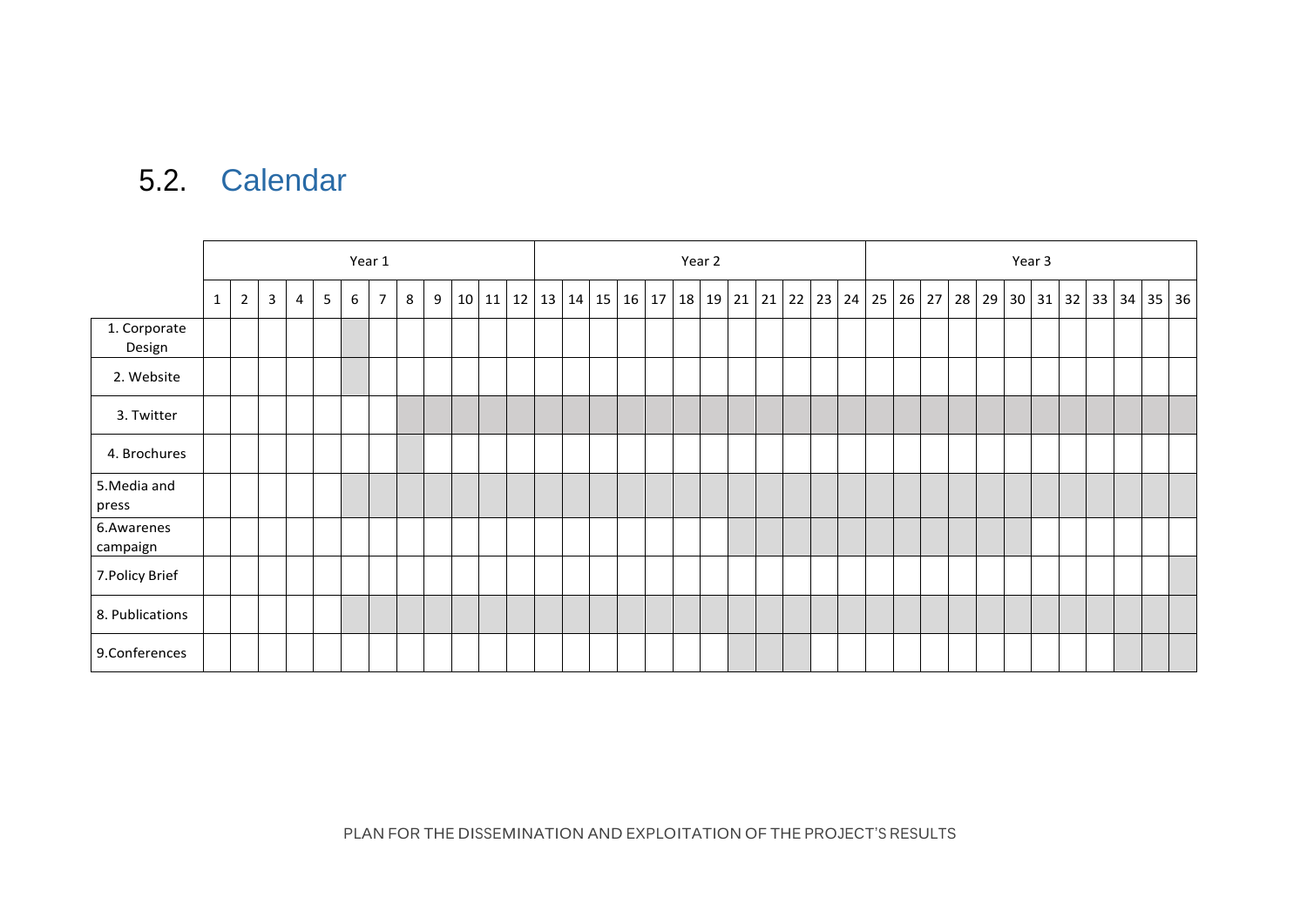### 5.3. Deliverables

- D3.5. Brochures/e-advertisement material addressed to consumers.
- D3.6. Short videos on WFPs addressed to consumers.
- D5.2. Plan for the dissemination and exploitation of the project's results.
- D5.3. Projectwebsite.
- D5.4. Social media news.
- D5.5. Brochures.
- D5.6. Policy brief.
- D5.7. Publications 'Success histories to communicate'.
- D5.8. Brief report on the intermediate conference in Italy.
- D5.9. Brief report on the final conference in Algeria.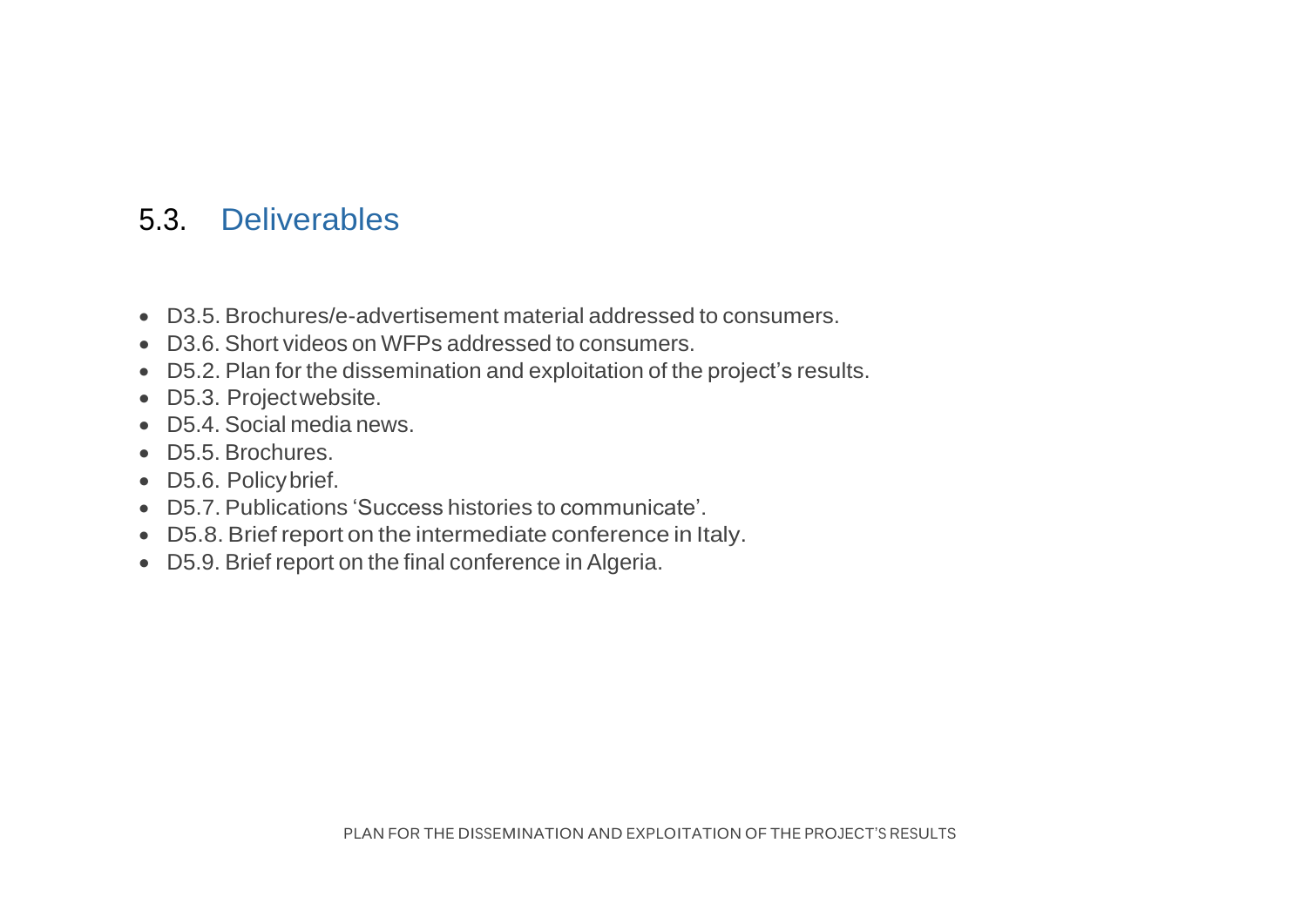# **6. Visibility of PRIMA funding (Art 38 of PRIMA MGA)**

The beneficiaries must promote the action and its results, by providing targeted information to multiple audiences (including the media and the public) in a strategic and effective manner.

Before engaging in a communication activity expected to have a major media impact, the beneficiaries must inform the PRIMA Foundation

To inform on PRIMA funding, beneficiaries have the obligation and right to use the PRIMA logo and the EU emblem.

Unless the PRIMA Foundation requests or agrees otherwise or unless it is impossible, any communication activity related to the action (including in electronic form, via social media, etc.) and any infrastructure, equipment and major results funded by the grant must:

Grant Agreement number: [insert number] [insert acronym] [insert call identifier of the master call] (a) display the PRIMA logo, and (b) display the EU emblem, and

(c) include the following text:

**For communication activities:** "This project is part of the PRIMA Programme supported by the European Union"